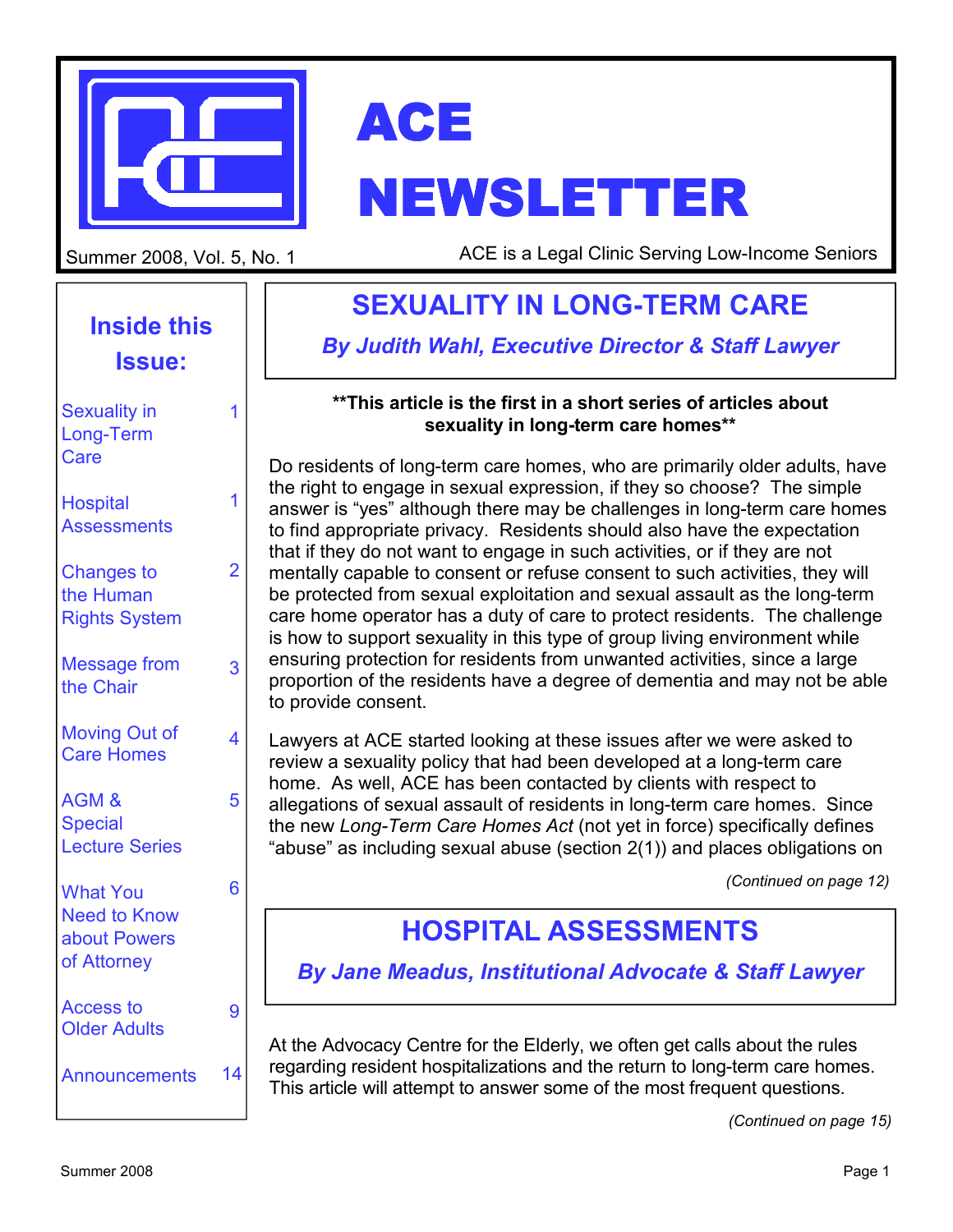## **CHANGES TO THE HUMAN RIGHTS SYSTEM**

#### *By Lisa Romano, Staff Lawyer*

On June 30, 2008, the *Human Rights Code Amendment Act, 2006* (Bill 107) came into force, resulting in significant changes to the Ontario human rights regime.

The biggest change is the introduction of a new "direct access" model. Previously, individuals who alleged that their rights were violated under the *Human Rights Code* made their complaints to the Ontario Human Rights Commission and the complaints were investigated by Commission staff. If a settlement could not be reached and there was sufficient evidence to support a case, the Commission could refer complaints to the Human Rights Tribunal of Ontario for a hearing. Due to the backlog of cases waiting to be investigated by the Commission, it could take several years for complaints to be resolved or referred to the Tribunal.

Under the new system, complaints are no longer made to the Commission and the Commission does not investigate complaints. Instead, individuals lodge their complaints directly with the Tribunal. The government hopes that this direct access will allow for the quicker resolution of cases.

The Commission continues to play an important role in protecting and advancing the human rights of Ontarians. Its main focus is to address systemic issues of discrimination via public education, policy development, research and monitoring and training. The Commission can also initiate applications or intervene in important cases before the Tribunal.

The new Human Rights Legal Support Centre offers independent legal assistance to individuals who make discrimination complaints. Staff at the Centre will help individuals understand how the law applies to their situation, assist them to complete their application forms and offer substantive legal advice and assistance at the mediation and adjudication stages of the Tribunal process. The

services of the Centre are free to individual complainants who need them. Although the Centre is located in downtown Toronto, its services are available to people across the province. The Centre is establishing partnerships with lawyers, legal clinics and other communitybased service partners in communities across Ontario in order to provide this assistance.



For more information, contact:

#### **Ontario Human Rights Commission**

180 Dundas Street West, 7th Floor Toronto, ON M7A 2R9 Tel: (416) 326-9511 TTY: (416) 314-6526 Tel (Toll Free): (416) 314-6526 TTY (Toll Free): 1-800-387-9080 www.ohrc.on.ca

#### **Human Rights Tribunal of Ontario**

655 Bay Street, 14<sup>th</sup> Floor Toronto, ON M7A 2A3 Tel: (416) 326-1312 TTY: (416) 326-2027 Tel (Toll Free): 1-866-598-0322 TTY (Toll Free): 1-866-607-1240 www.hrto.ca

#### **Human Rights Support Legal Centre**

400 University Avenue,  $7<sup>th</sup>$  Floor Toronto, ON M7A 1T7 Tel: (416) 314-6266 Toll Free: 1-866-625-5179 TTY: (416) 314-6651 TTY (Toll Free): 1-866-612-8627 www.hrlsc.on.ca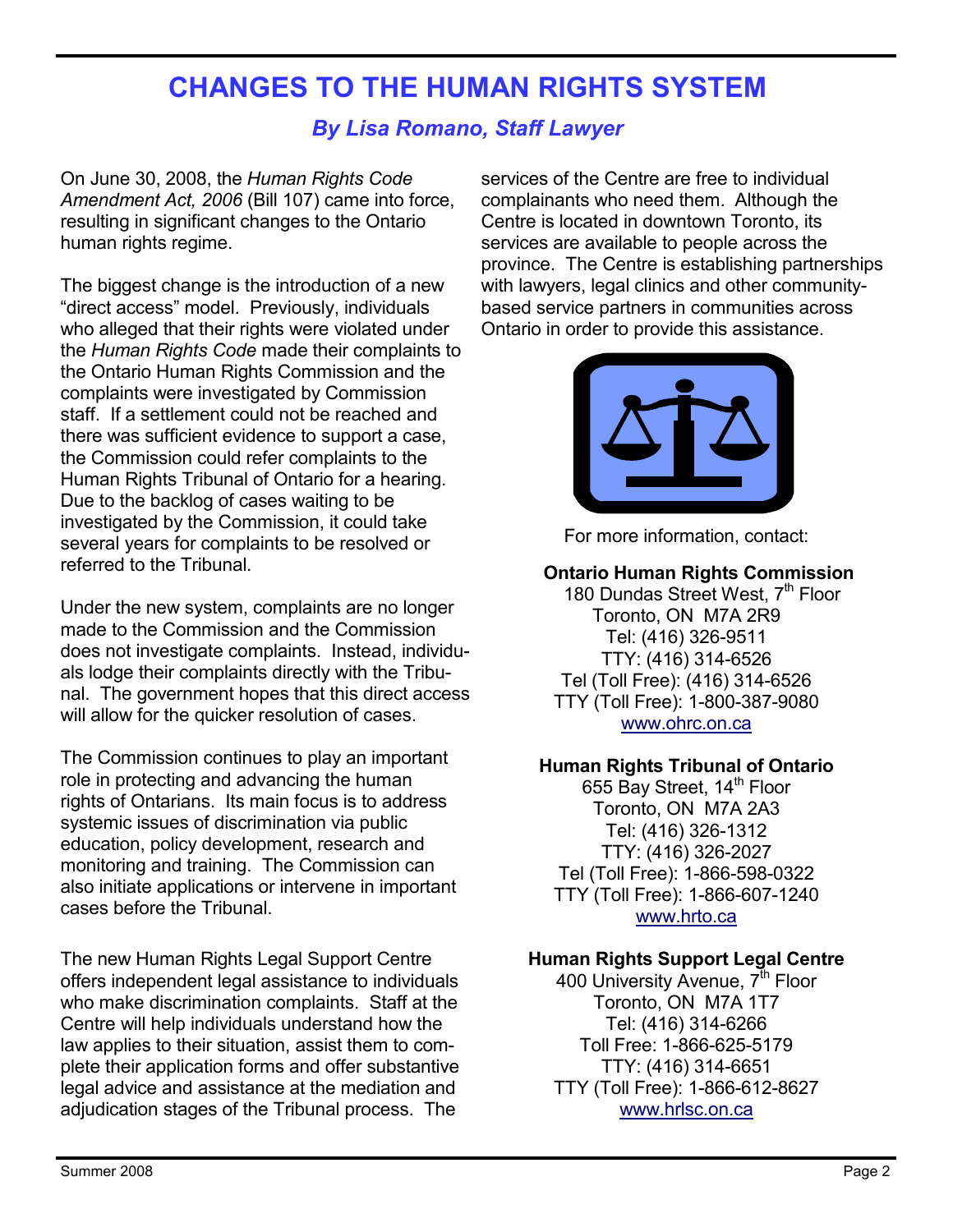## **MESSAGE FROM THE CHAIR**

#### *By Paula Psyllakis, Chair, Board of Directors*

You have likely heard it said that Canada's population is aging. The proportion of seniors is increasing more quickly than any other age group. According to Statistics Canada, in 2001, one in eight Canadians was aged 65 years or over. By 2026, it is estimated that one in five Canadians will have reached age 65.

The issues around population aging are complex and concern not only the health and well-being of older adults, but also financial security, sustained independence, the availability of quality long-term care, and access to social support systems. While the majority of Canadians live happily, healthily, and independently into their senior years, many are faced with challenges for which they have neither the resources nor the information to cope. Organizations such as the Advocacy Centre for the Elderly (ACE) help to ensure that the rights and freedoms of Ontario's older adults are not forgotten and, in so doing, help to make Ontario a better place for all seniors.

The work done by the lawyers and staff at ACE is vitally important. From the Supreme Court of Canada cases to protect the rights and freedoms of all Canadians, to the five minute phone call to offer advice about a landlord-tenant matter, ACE provides older adults, who may not otherwise have a voice, with essential representation. Until we create a society in which older adults are valued and respected, we will need organizations like ACE to uphold the rights of older adults.

In addition to the staff, ACE is governed by a Board of Directors which is comprised of concerned citizens, many of whom are older adults themselves. The Board works to

ensure that ACE's policies and processes are efficient, effective and measurable.

Being accountable to our stakeholders is an underlying tenet in all of ACE's work. Not only do we have professional duties to our clients, but we also have responsibilities to our funder – Legal Aid Ontario (LAO). Recently, LAO has undergone significant changes and reorganization, which have left many in the community legal clinic system feeling unsettled. In a recent communication to the clinic Boards of Directors, LAO stated that "a functional, co-operative relationship in which all parties work together to innovate and create efficiencies that ultimately improve client service remains elusive." These ominous words speak to the ongoing tensions between the clinics and LAO.

The Board of Directors at ACE hopes that as LAO embarks on their upcoming consultation process with clinic stakeholders in to "inform their decisions with regard to making changes in the relationship between LAO as funder and community legal clinics," that they pay careful attention to the important work done by the clinics. The Board and staff of ACE share LAO's goals of improved relations and greater accountability and it is our sincere hope that LAO use this consultation process to better understand the nature of the work we do and its value to Ontarians of all ages.

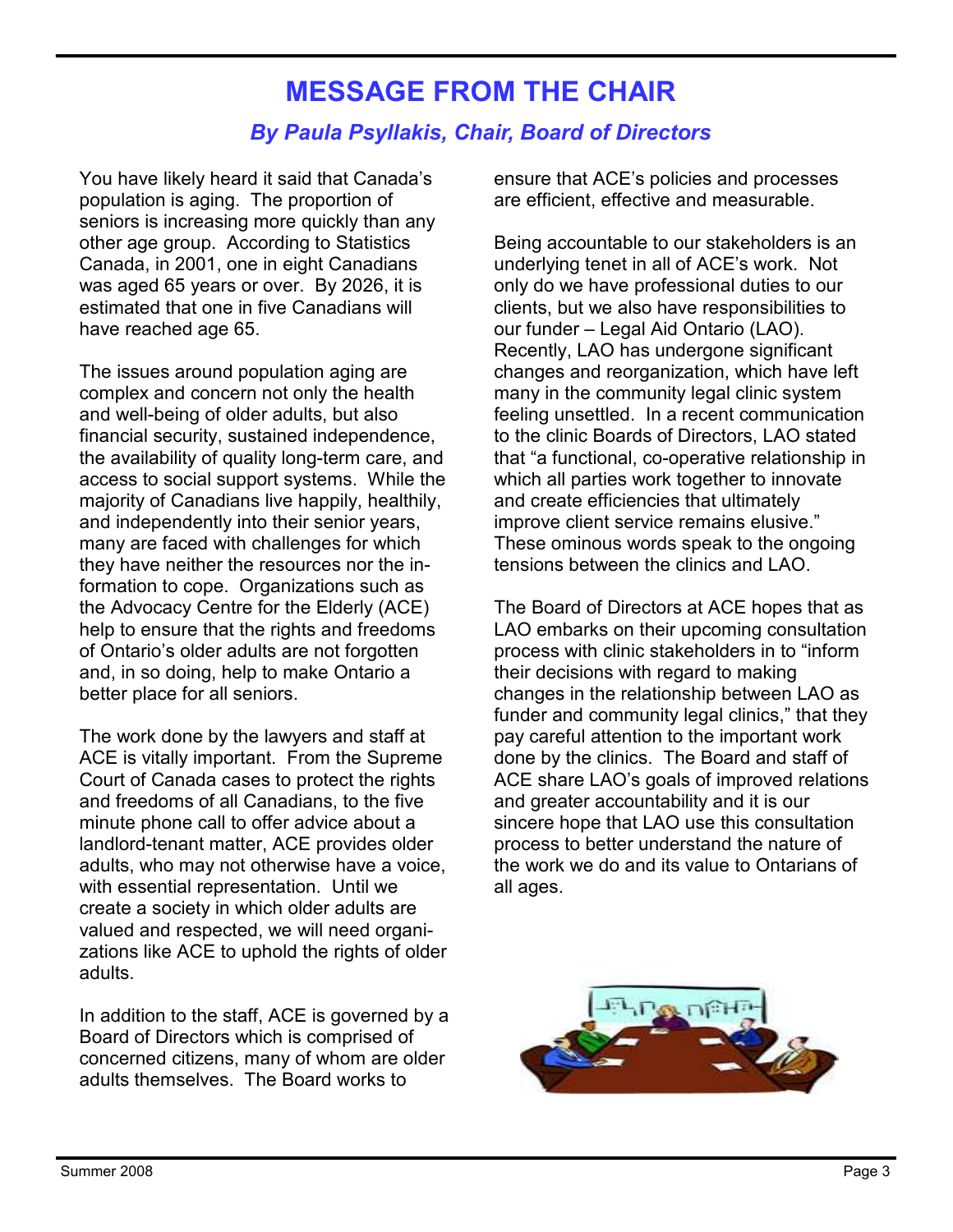## **MOVING OUT OF CARE HOMES**

### *By Rita Chrolavicius, Staff Lawyer*



Care homes are governed by the *Residential Tenancies Act*, which is the same legislation that governs residential rental units. The *Residential Tenancies Act* is relatively new as it came into effect on January 31, 2007. It introduced a shortened ten day notice requirement for the termination of care services and meals for tenants who are moving out of care home premises.

A care home is defined as a residential complex that is intended to be occupied by persons for the purpose of receiving care services. The term "care service" includes the following: nursing care; administration and supervision of medication prescribed by a medical doctor; assistance with feeding; bathing assistance; incontinence care; dressing assistance; assistance with personal hygiene; ambulatory assistance; and personal emergency response services.

Care homes must have written tenancy agreements with each resident which set out what has been agreed to with respect to care services and meals and the charges for them. The total cost must be divided into at least two parts. The rental portion is subject to rent control. The care service and meals portion is not subject to rent control and can be increased if proper written notice is provided. There may be additional charges, such as charges for telephone and cable television.

Care homes have special rules about the notice tenants must give to the landlord to end their tenancy. A tenant must give at least 30 days written notice of termination to the landlord. The written notice can be given on any day of the month, and a tenancy can be terminated mid-month. A tenant who is terminating the tenancy may give the landlord a ten day written notice requiring the landlord to stop the provision of care services and meals. The tenant does not have to pay for care services and meals after that ten day notice. This is helpful for residents who are waiting for admission to a long-term care facility and who must decide whether to accept a long-term bed offer on a very short notice.

If a tenant passes away, the estates has no obligation to pay for care services and meals more than ten days after the death of the tenant.

The Landlord and Tenant Board website – www.ltb.gov.on.ca/ – contains information about the legislation, as well as copies of forms and answers to frequently asked questions.

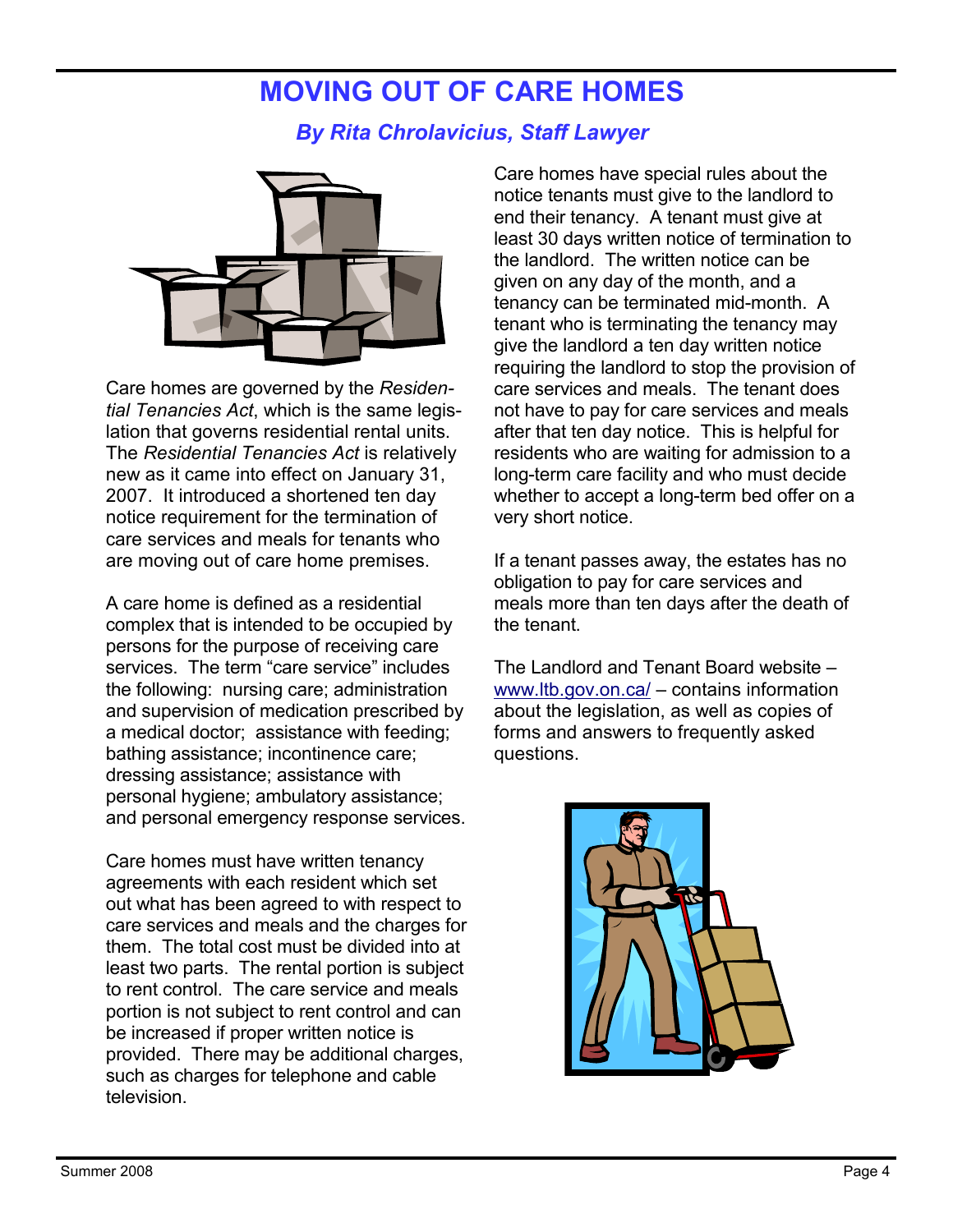## **ANNUAL GENERAL MEETING & SPECIAL LECTURE SERIES**

The Annual General Meeting of the Advocacy Centre for the Elderly will be held on Monday, October 6, 2008. Following the AGM, everyone is invited to attend the Third Biennial Special Lecture Series. The keynote address will be given by the Honourable Howard Pawley on the topic of:



*The Honourable Howard Pawley is a former Premier of Manitoba and an Officer of the Order of Canada. He is currently a Professor Emeritus at the University of Windsor.* 

*Advocacy and Strategies to Pursue in Challenging Times: The Impact on Seniors and the Legal Aid System in an Elder Law Practice* 

**Date:** Monday, October 6, 2008

**Location:** Osgoode Hall Law School,

Professional Development Centre

**Address:** 1 Dundas Street West, Suite 2600, Toronto

**Time:** 7:00 p.m.

Please contact Tammy Gillard at (416) 598-2656 to register, for further details or to be added to our mailing list for future notices.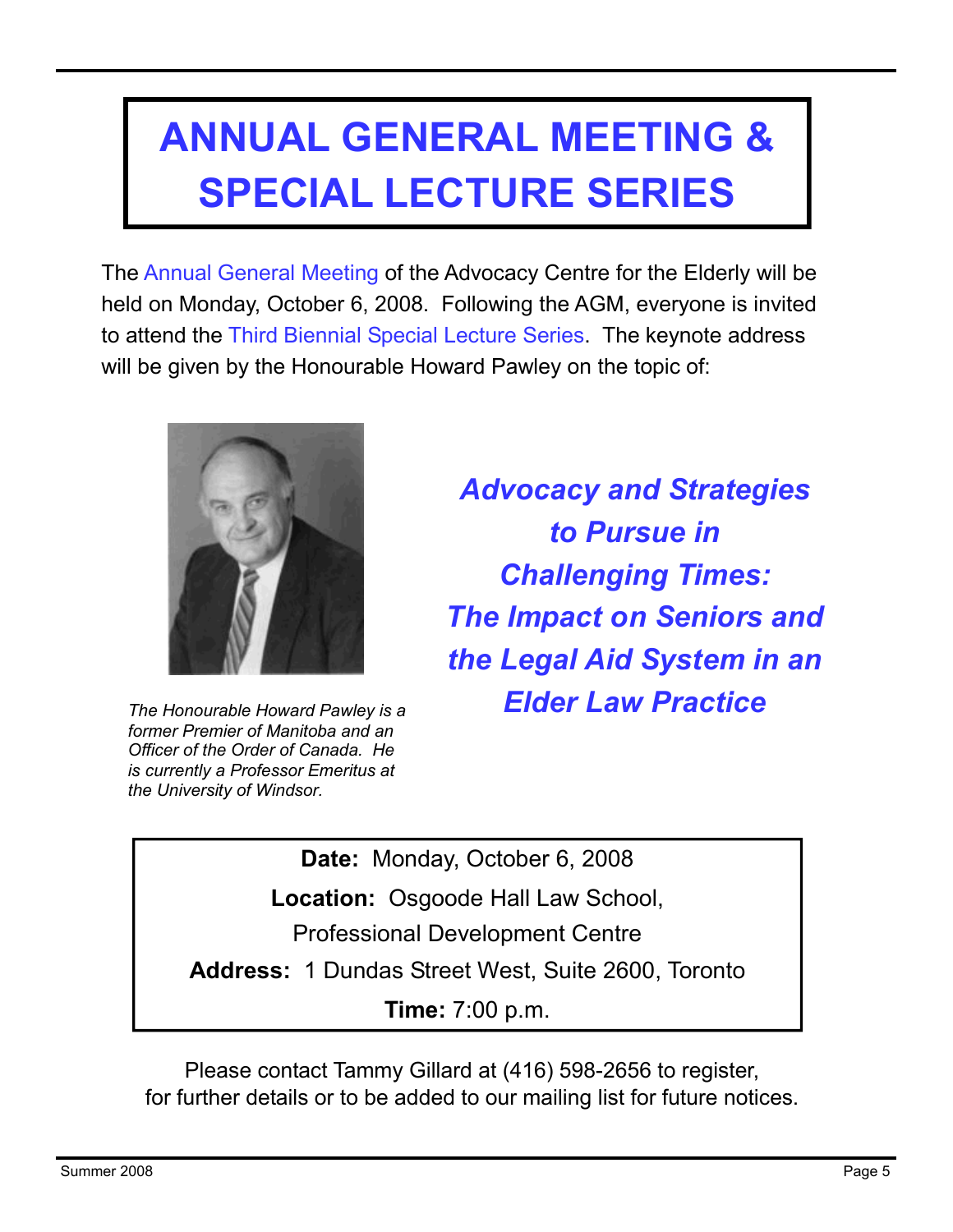## **WHAT YOU NEED TO KNOW ABOUT POWERS OF ATTORNEY IN ONTARIO**

### *By Navneet Johal, Articling Student*

A Power of Attorney is a legal document that gives someone else the power to act on your behalf.

A valid Power of Attorney must name the person you have chosen to act on your behalf should you become mentally incapable, must be signed and dated by yourself, and must be signed and dated by two witnesses who saw you signing the document. The two witnesses **cannot include**:

- your spouse, partner, child, or some one you treat as your child,
- your attorney or your attorney's spouse or partner,
- anyone under 18 years of age, or
- anyone who is incapable of making their own property or personal care decisions.

In Ontario, there are two types of Power of Attorney that can be used if you become mentally incapable: (1) Power of Attorney for Personal Care, and (2) Power of Attorney for Property.

#### **Power of Attorney for Personal Care**

#### **1. What Is A Power of Attorney for Personal Care?**

A Power of Attorney for Personal Care (POAPC) is a document where you name someone to become your attorney to make personal care decisions on your behalf if you become mentally incapable of making those decisions yourself. Having a POAPC is one way to ensure your personal care decisions will be respected if you are found to be mentally incapable.

#### **2. What Are Personal Care Decisions?**

Personal care decisions refer to decisions about your health care and medical treatment, diet, housing, clothing, hygiene, and safety. A POAPC lets you state what you want and what you do not want with respect to your personal care decisions. For example, if there are certain medical procedures you would not wish to receive, such as blood transfusions, you would specifically state that in your POAPC.

#### **3. Who Can I Name As My Attorney?**

You can name almost anyone as your attorney, including a family member or a personal friend. However, it is extremely important that you choose someone you **trust**.

If you do not name someone specifically, your mental incapacity will be confirmed by a "capacity assessor" who is someone trained and approved to determine mental incapacity.

You **cannot** name someone who is paid to give you health care or residential, social, training, or support services, as your attorney (unless the person is your spouse, partner or relative). Also, those under the age of 16 and those who are mentally incapable themselves cannot be named as your attorney.

#### **4. When Does a Power of Attorney for Personal Care take Effect?**

A POAPC only takes effect if you become mentally incapable of making your own personal care decisions.

Unless you say otherwise in your POAPC, your attorney decides that you are mentally incapable of making personal care decisions. If you want someone besides your attorney to make this decision, you can name someone else to confirm that you are mentally incapable.

*(Continued on page 7)*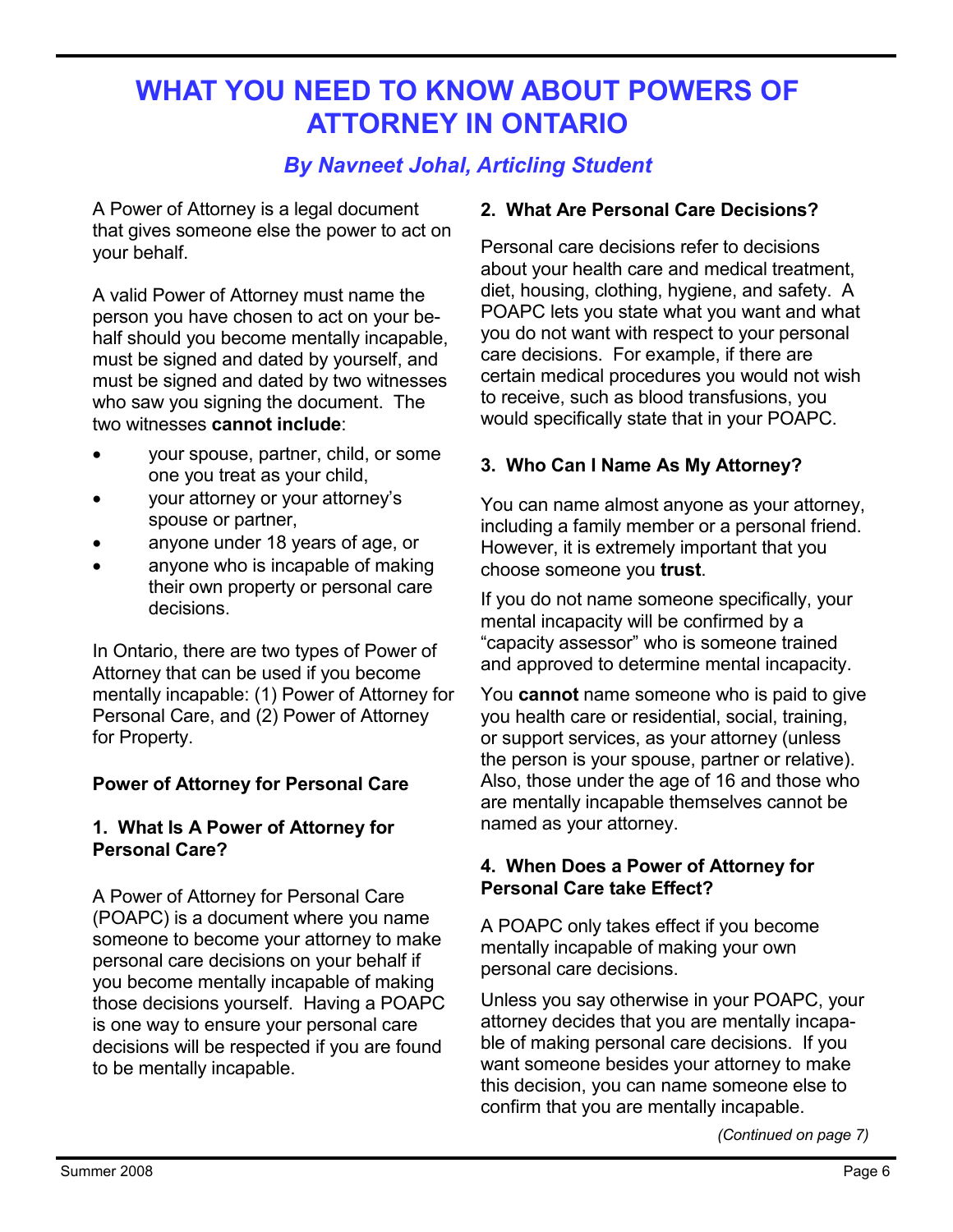## **POWERS OF ATTORNEY IN ONTARIO** *(Continued from page 6)*



With respect to your health treatment, admission to a long-term care facility, or need for personal assistance services, the rules about determining your mental capacity are a bit different:

- Your attorney cannot make health treatment decisions for you unless the health practitioner proposing the treatment decides that you are incapable of making them yourself.
- Your attorney cannot make decisions about you entering a long-term care facility unless an "evaluator" finds that you are incapable of making that decision yourself.

Evaluators are nurses, doctors, occupational therapists, physiotherapists, psychologists, some social workers, speech language therapists, audiologists, or anyone else prescribed by regulation.

#### **5. Can I Dispute a Finding of Incapacity?**

If you are found to be incapable of making a decision about your capacity respecting health treatment, personal assistance services, or admission to a long-term care facility but you or your attorney disagree, you or your attorney can apply to the Consent and Capacity Board to review the finding of incapacity.

#### **6. When Does my Power of Attorney for Personal Care End?**

Your POAPC ends:

- when you die,
- when your attorney dies, becomes incapable, or resigns (however, this can be prevented if you name more than one attorney or if you name a substitute attorney),
- when a court appoints a Guardian of the Person for you,
- when you sign a new POAPC, or
- when you revoke the Power of Attorney while you are still mentally capable.

#### **Power of Attorney for Property**

There are two kinds of Power of Attorney for Property in Ontario: (1) General Power of Attorney for Property, and (2) Continuing Power of Attorney for Property.

#### **1. What Is A General Power of Attorney for Property?**

A General Power of Attorney for Property is a legal document that lets your attorney manage your finances and property **only while you are mentally capable**. For example, your attorney can act for you in financial and bank-related dealings, by signing cheques, and buying or selling real estate and consumer goods.

This type of Power of Attorney is usually used in business, or for short-term temporary reasons. If you become mentally incapable of managing your property or finances, the General Power of Attorney for Property ends, and your attorney can no longer act on your behalf.

*(Continued on page 8)*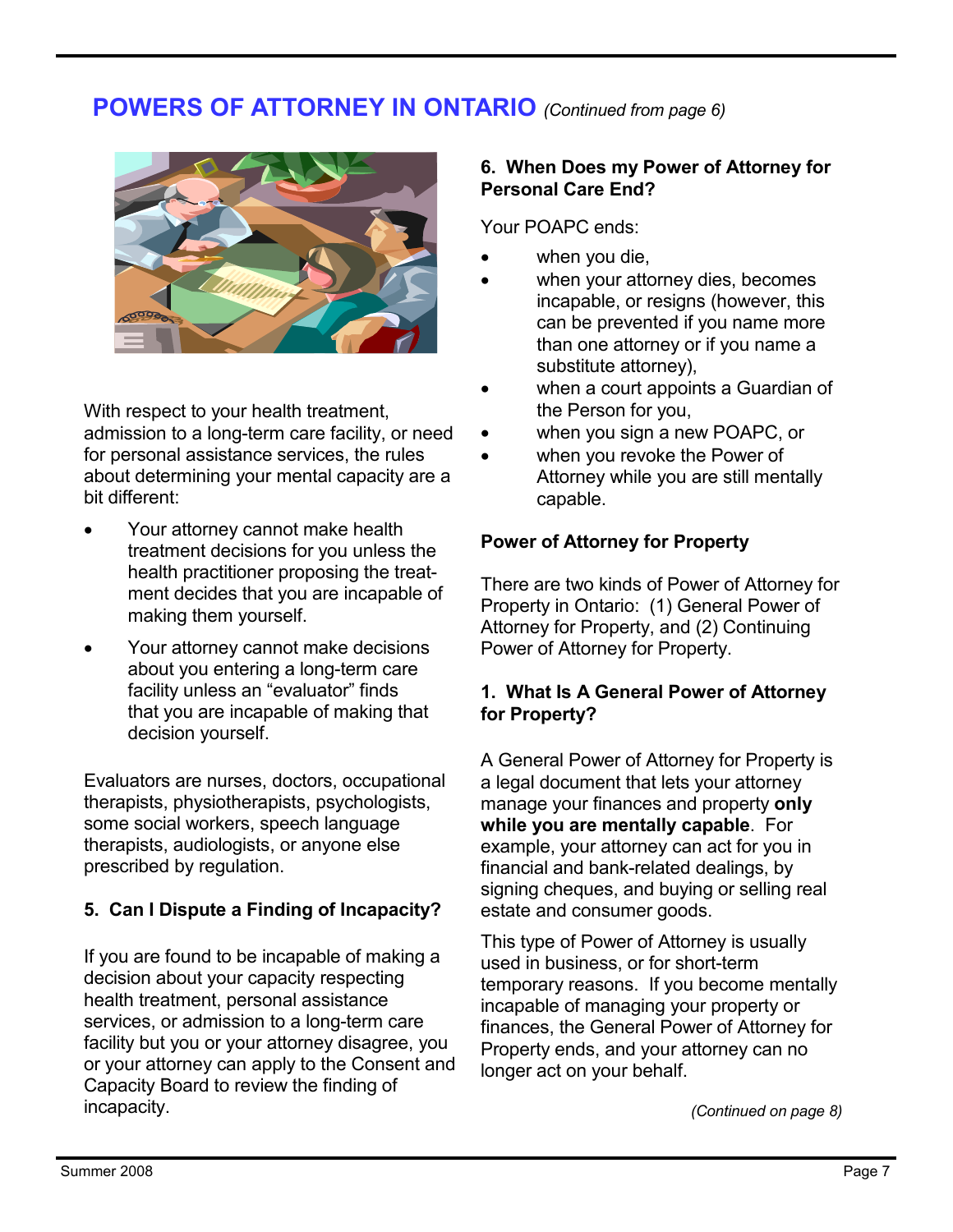## **POWERS OF ATTORNEY IN ONTARIO** *(Continued from page 7)*

#### **2. What Is A Continuing Power of Attorney for Property?**

A Continuing Power of Attorney for Property (CPOAP) is a legal document that lets your attorney continue to act for you if you become mentally incapable of managing your property and/or finances. In order to ensure the validity of this Power of Attorney, it must either be called a "Continuing Power of Attorney for Property" or it must specifically state that your attorney has been given the right to continue acting for you if you become mentally incapable.

#### **3. Who Can I Name As My Attorney?**

The person you appoint as your attorney must be 18 years of age or older.

When choosing your SDM, you should pay careful consideration to many factors, including whether the person you choose is **trustworthy** and whether they are good at handling money.

#### **4. When Does a Continuing Power of Attorney for Property take Effect?**

A CPOAP takes effect immediately upon being signed and witnessed, unless otherwise stated in the document. For example, if you want it to take effect only after you have become incapable of managing your finances, you must make this clear in the document.

In order give a valid CPOAP, you must be at least 18 years old and mentally capable. Mental capacity for the purpose of property means you must:

- know what you are giving your attorney the authority to do,
- know what property you have and its approximate value,
- know that your attorney is required to account for the decisions they make about your property,
- understand that if your attorney does not manage your property well, its value may decrease,
- understand that there is always a chance that your attorney could misuse their authority, and
- know that as long as you are mentally capable, you can revoke the Power of Attorney.

#### **5. When Does my Continuing Power of Attorney for Property End?**

Your CPOAP ends:

- when your attorney dies, becomes mentally incapable, or resigns (however, this can be prevented if you name more than one attorney or if you name a substitute attorney),
- when a court appoints a Guardian of the Property for you,
- when you sign a new CPOAP,
- when you revoke the Power of Attorney while you are still mentally capable, or
- when you die.

For more information on Powers of Attorney, contact the Ontario Office of the Public Guardian and Trustee toll-free at 1-800-366-0335 or online at www.attorneygeneral.jus.gov.on.ca or contact your lawyer or local community legal clinic.

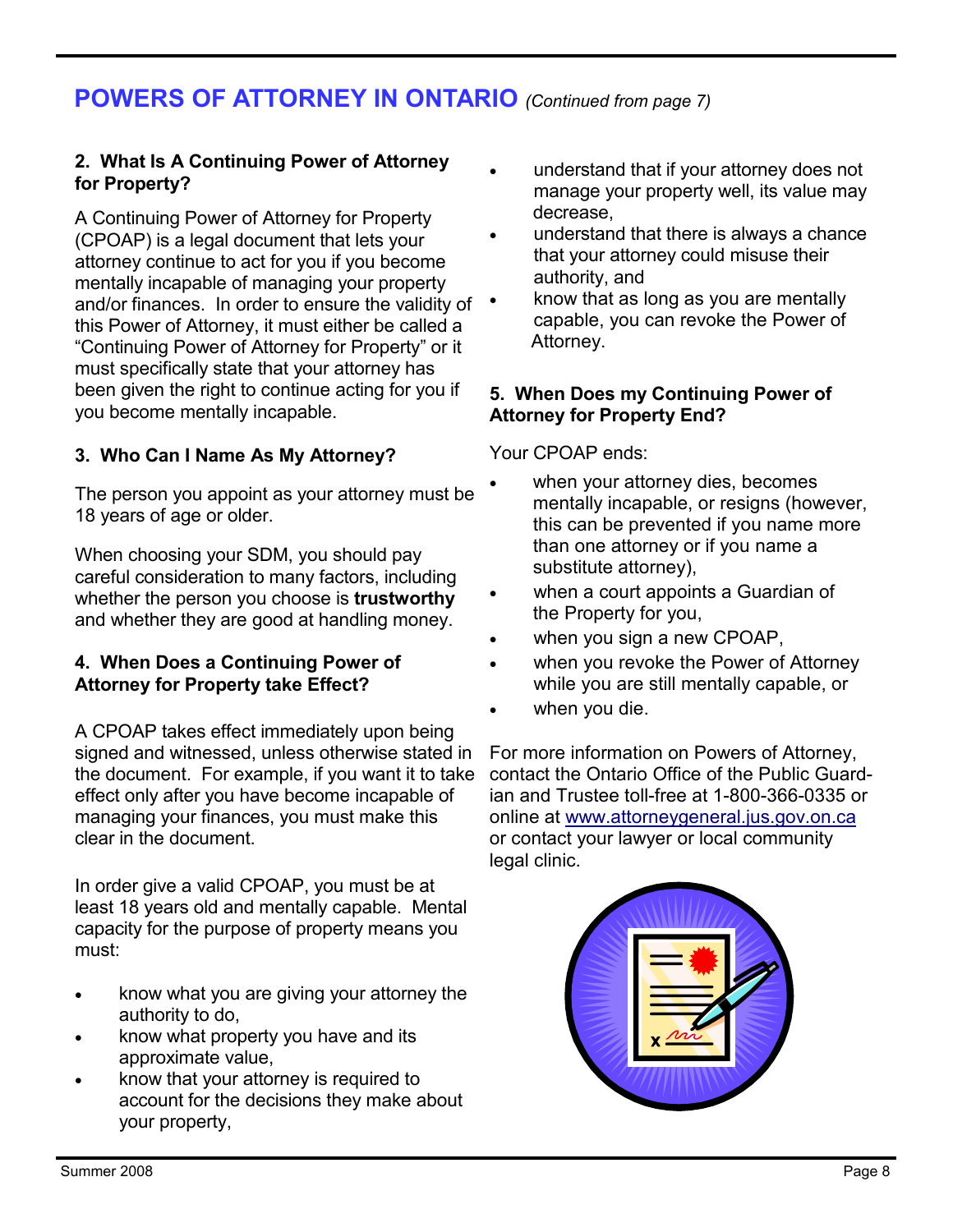## **ACCESS TO OLDER ADULTS**

#### *By Graham Webb, Staff Lawyer*

Presently, there is no comprehensive legislation dealing with the issue of access to seniors. The Advocacy Centre for the Elderly often gets calls from individuals complaining that they are unable to access a parent, spouse or friend because a family member, caregiver or other individual is prohibiting access.

#### **Capacity**

The fundamental principle in dealing with issues of personal contact – whether it be telephone calls, mail, e-mails or visits – is that every capable adult has the legal right to choose whether or not he or she wishes to communicate with family members. A mentally capable older adult has no legal obligation to have any form of communication with friends and family members, and is legally entitled to refuse to communicate with them. The perplexing quandary in an individual case can be in knowing whether the right to refuse contact is exercised capably and of the person's own free will.

#### *a) Capable Older Persons*

In situations respecting personal contact, "capable" refers to the mental capacity to understand information that is relevant to making a decision, and to appreciate the reasonably foreseeable consequences of making or not making a decision. Capacity is situational to the decision in question; in this case, it means whether or not to receive visitors or have other communication with friends and family members. Even if the older person has been found to be incapable for other purposes (such as managing finances or deciding about admission to a long-term care home), he or she might still be able to understand information and appreciate the reasonable foreseeable consequences of decisions about visitors. This is a very low

level of capacity. It is not reasonable to assume that because the person is incapable of something else, he or she can also not make capable decisions about visits and personal communications. Similarly, the presence of dementia does not necessarily mean that the person is incapable of this type of decision.

Persons who are competent to decide who they want to visit may have trouble exercising this right. They may have physical limitations, (such as the inability to use a telephone or to ambulate) or they may have mental limitations. Even if an individual has no physical or mental limitations, it could be that their access is limited because they are in a setting where access is controlled by another individual.

#### *b) Incapable Older Persons*

An older adult may continue to enjoy contact with relatives and acquaintances long after he or she has stopped being able to manage property or to make treatment decisions, for example. The comfort derived from human contact is a very basic comfort which affects an individual's quality of life.

If an older adult is mentally incapable of making personal care decisions and has a guardian of the person or an attorney for personal care, there are principles of substitute decision-making that the guardian or attorney must follow. These include encouraging the incapable person, to the best of his or her abilities, to participate in the guardian's decisions, as well as fostering regular personal contact between the incapable person and supportive family members and friends. The guardian or attorney must consult from time to time with supportive family members and friends of the incapable

*(Continued on page 10)*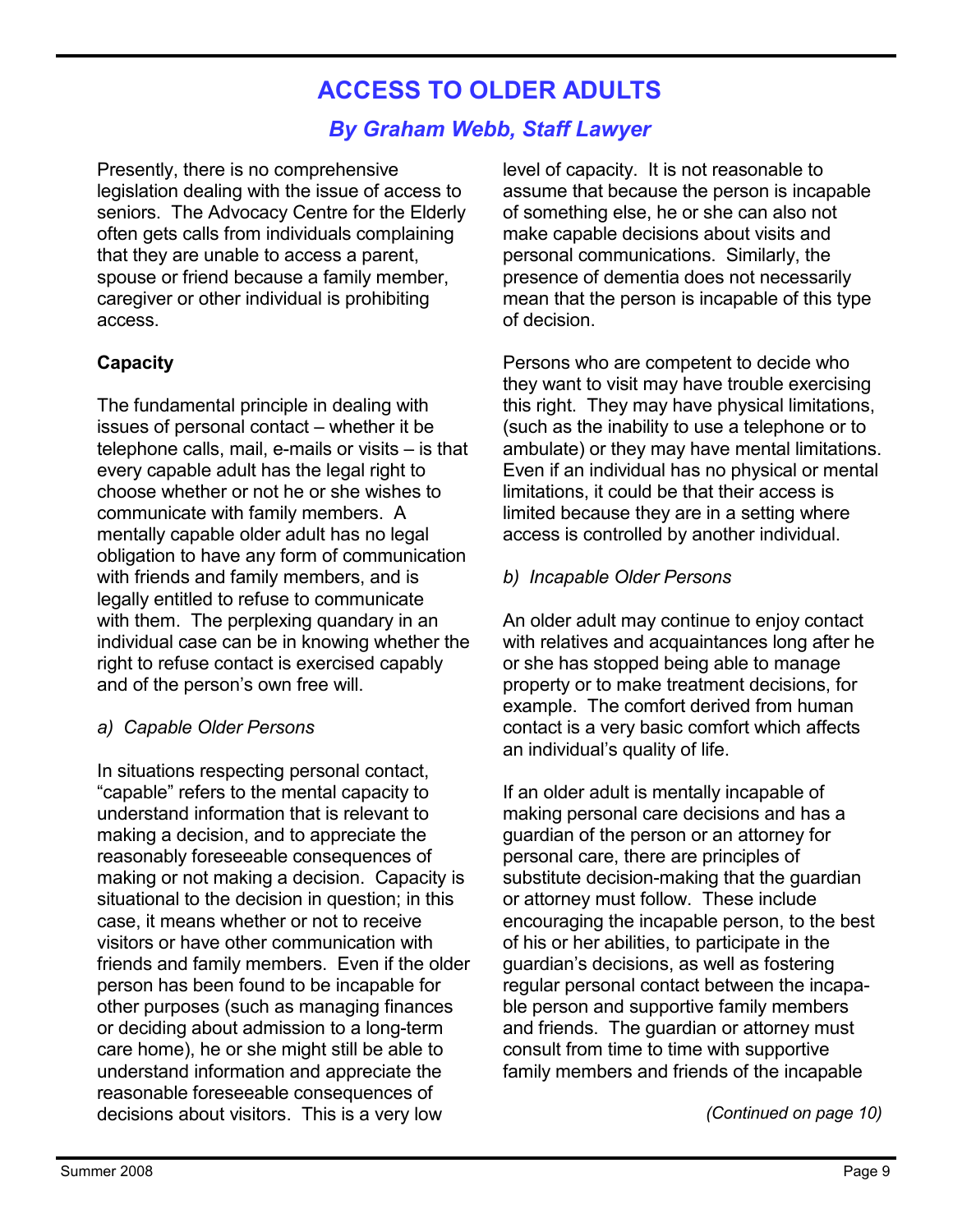## **ACCESS TO OLDER ADULTS** *(Continued from page 9)*

person, and with persons from whom the incapable person receives personal care. Further, the guardian or attorney is required to foster the person's independence, and to take the least restrictive and intrusive course of action that is available and appropriate in the circumstances.

All of these principles suggest that the denial of access between an incapable older adult and his or her supportive friends and family members is harmful and goes against the principles of substitute decision-making. Good communications should be fostered. Even if there are circumstances where personal contact is not appropriate, such contact should be denied only in the clearest cases. Where communications completely break down, the results can be harmful, intrusive, and expensive to the older adult and his or her friends and family.



#### **Settings**

The setting for disputes over access to an older adult can arise almost anywhere. Sometimes, the older adult lives in his or her own home, or the home of another person, where a live-in spouse, family member, or caregiver comes to dominate the older person's life. The older adult may be extremely vulnerable, as the care provider may in fact be the abuser who controls all contact with the outside world. Access problems in this type of setting may be the

most intractable, as the owner of the home may issue a "no trespass order."

Disputes over access to older adults most frequently involve a long-standing family disagreement. Financial matters are the most common source of discord. There may be issues of perceived favouritism on the part of the older adult between his or her offspring or other family members. New friends might be suspected of "gold digging." Family members are sometimes worried about their estate interests so they will attempt to exert control over who has access to the older person in an effort to preserve their future inheritance. At other times, there are issues of perceived financial abuse, to the detriment of the older person and his or her estate. In all of these cases, the control of older persons is necessary to gain control of his or her estate.

Other times, the older person may reside in a long-term care home, a retirement home or other place where another person may have been instrumental in arranging the admission. In these cases, access may be wrongly prohibited by the care providers on the instructions of the attorney for property, the attorney for personal care, or the person who controls the older adult's finances. On occasion, the care providers may prohibit or limit access to an older person because the visitor is deemed too demanding, troublesome or interfering. Access may also be limited because of legitimate concerns such as elder abuse.

#### **Options to Facilitate Contact**

#### *a) Non-Confrontational Communications*

The key to resolving issues is to foster nonconfrontational communications that worked in the past with the older adult and the other person under whose control he or she is living.

*(Continued on page 11)*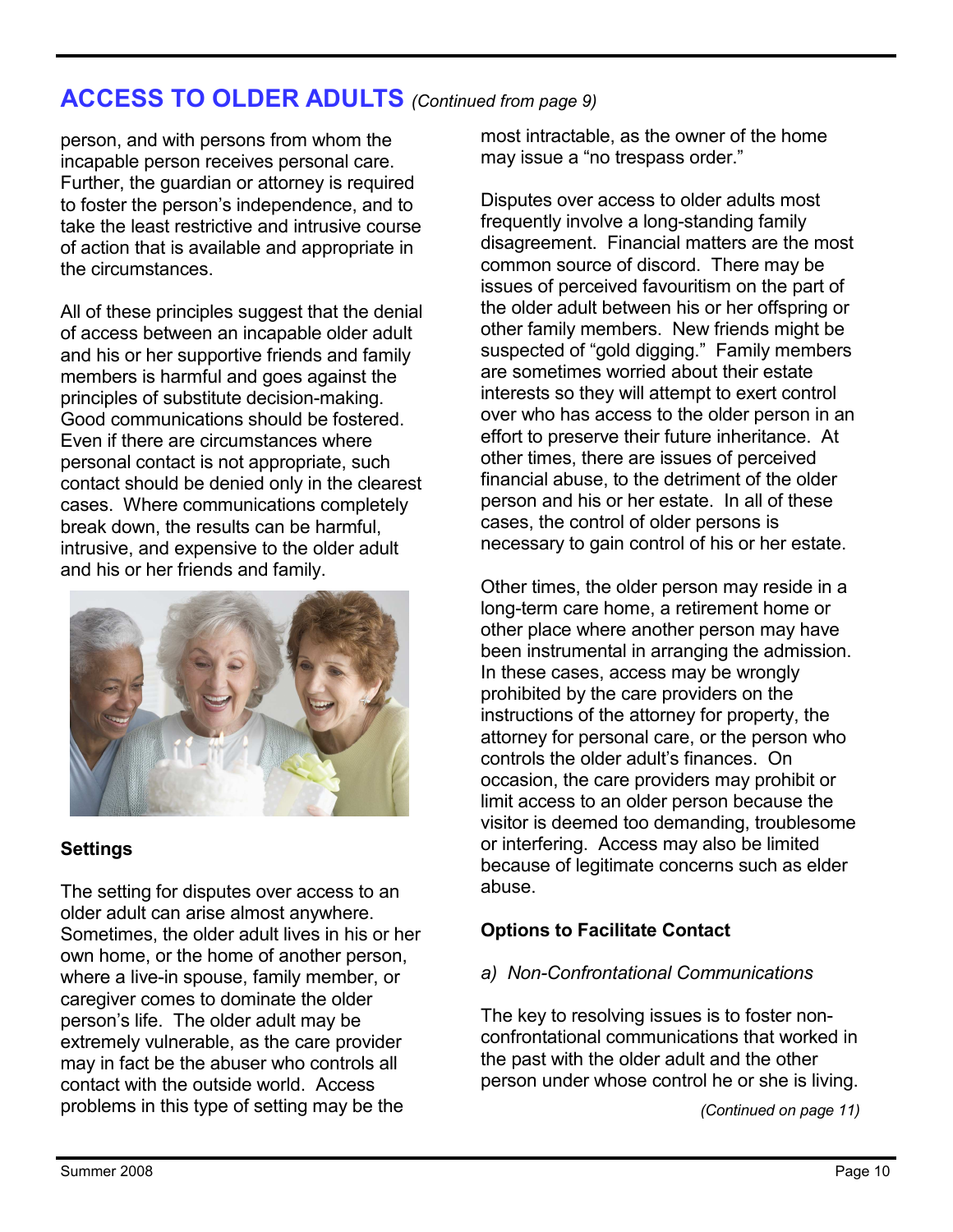## **ACCESS TO OLDER ADULTS** *(Continued from page 10)*

#### *b) The Police and the Criminal Code of Canada*

If all avenues of communications are closed, it might be possible to ask the local police to visit the older person and make inquiries about whether he or she wishes to live in the present situation, and to have contact with friends and other family members. Forcible confinement is a criminal offence under section 279(2) of the *Criminal Code of Canada,* but an investigation and charge of this type would be extremely unlikely.

More often, if involved, the police would merely try to meet with the older person to ask about his or her wishes. If it turns out that the older person appears to be mentally capable and unwilling to have communication with the friends or family members in question, those wishes must be respected. If the older person appears to be incapable, and unwilling to have communication, then those incapable wishes might also be respected unless there is a strong reason to disregard them.

#### *c) Court Appointed Guardians*

As a last resort, if the older person appears to be incapable of making his or her own personal care decisions, a friend or family member could bring an application to the Superior Court of Justice to be appointed as the older person's guardian. This is a very expensive and complex legal procedure so it is beneficial for the person applying for guardianship to retain a lawyer. Legal fees would need to be paid, which may eventually be reimbursed from the older person's estate if the application succeeds and there is enough money in the estate to allow reimbursement. Further, court proceedings are usually highly confrontational resulting in the division of families and the destruction of relationships. It is also very intrusive into the life of the older person who, capable or not, may be hostile to

being placed under guardianship. However, where an incapable older adult is placed in a position of harm by the denial of access to friends and family, a guardianship application may be the only legal recourse.

#### *d) Investigations by the Public Guardian and Trustee*

The Office of the Public Guardian and Trustee has a Guardianship Investigations Unit that can investigate allegations where a person incapable of personal care decisions is suffering or is at risk of suffering serious adverse effects. The investigation may result in the court appointing the Public Guardian and Trustee as the person's guardian on a temporary basis. The Public Guardian and Trustee can be contacted at 416-327-6348 or 1-800-366-0335.

#### **Conclusion**

Friends and family of older adults, either living independently or in settings where another person has control over access to the older adult, frequently report difficulty and confrontation in arranging personal contact with their loved one. In cases where personal contact between the older person and somebody important in his or her life is denied, the issue of choice should be front and centre. It is important to know whether the older person is voluntarily choosing to avoid contact or whether there is some other reason beyond the person's control.

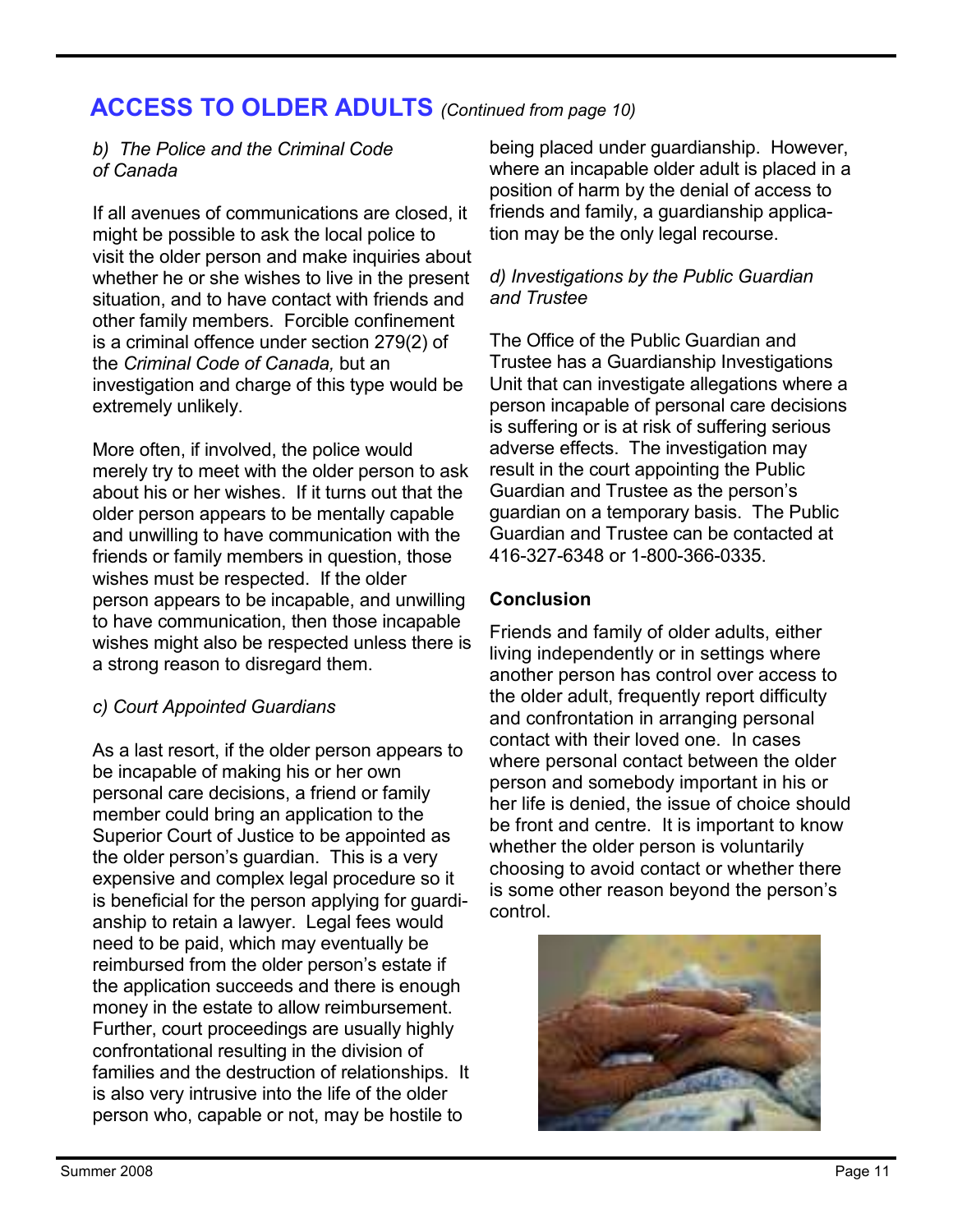### **SEXUALITY IN LONG-TERM CARE** *(Continued from page 1)*



operators to develop written policies on abuse prevention, it seemed prudent to do legal research on this issue so that ACE would be in a position to review these new policies for the benefit of our clients who reside in long-term care and their families. The new *Long-Term Care Homes Act* is expected to be proclaimed into effect some time in 2009 after its regulations have been finalized.

Credit must be given to many long-term care home operators who are trying to create a "normal" home environment although these homes are regulated health facilities. This is reflected in everything from changes in the physical environment at the homes to include coffee shops, garden areas and internet café areas, to the presence of home "pets" (usually cats and birds), the dress of staff and encouraging residents to decorate their own rooms with pictures and personal mementos. There is also an increasing recognition of sexuality as a part of life of residents in long-term care and efforts to appreciate the individuality of residents with regards to their diversity in sexual orientation and gender identity. The privacy rights of residents are also acknowledged although they are living in a group environment.

To address sexuality and to comply with the legislative requirements for written policies about abuse prevention, some home operators are looking to develop policies, as well as training and support for staff, to help them respond to the issue

of sexuality with professionalism and acceptance. They also want to be able to identify and prevent possible sexual abuse or actions that may, if not addressed, develop into abuse.

While conducting our own legal research into these issues, it became clear that there are many "thorny" issues related to sexuality and the legal framework related to sexuality.

It is easy, or easier, to find answers for some questions about sexuality than others. Home policies should state that there must be no sexual relations between staff and residents, as differentiated from "appropriate" touching and expressions of affection that are non-sexual. As well, it is clear that home operators have a duty of care to its residents, which includes keeping residents safe from sexual exploitation, sexual assault and sexual abuse.

As well, it is easy to say that mentally capable residents in long-term care who so consent have the right to engage in sexual expression, including intimate sexual relationships. Family members of these residents cannot determine what mentally capable and consenting residents can or cannot do in way of sexual expression.

The law also does not allow people to "preconsent" to sexual activity. A person must give consent at the time of the activity. Therefore, it is not possible to express in a power of attorney for personal care that if a person should become mentally incapable to give consent to sexual intimacy, he or she would still want to engage in such activities.

Likewise, a "substitute decision maker," such as an attorney named in a power of attorney for personal care or a family member who is the health decision maker for an incapable person by reason of the *Health Care Consent Act,* cannot "consent" on behalf of the resident to sexual activity by that resident. There does not appear to 

*(Continued on page 13)*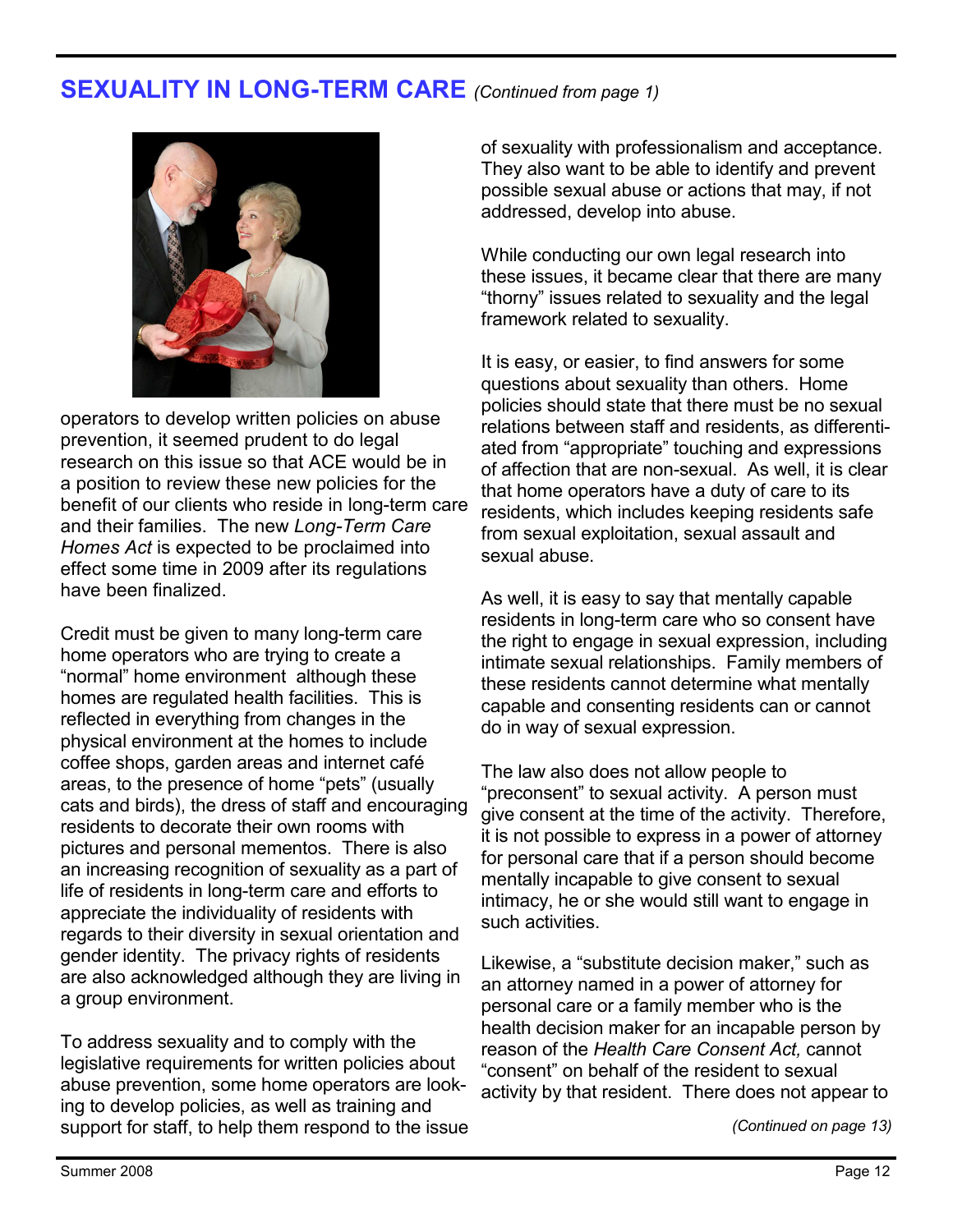## **SEXUALITY IN LONG-TERM CARE**

*(Continued from page 12)* 

be any "substitute consent" to sexual activity in the law.

Many issues related to sexuality, however, are more difficult and challenging. As consent is required, what is mental capacity to consent to sexual activity? Who determines this capacity? How is capacity determined? When does someone have the obligation to determine capacity for this purpose? Is there an obligation to determine capacity for sexuality in the long-term care home and why?

As a large number of people living in long-term care homes have dementia, can they consent to intimate sexual activity? Just because a person has dementia does not mean that person is "mentally incapable" for all purposes or at all times. How does this impact on intimacy and, from a legal perspective, on consent?

What are the obligations of staff in long-term care homes to foster or discourage the sexuality of residents? When and how should staff intervene to support a relationship by providing privacy for two residents? How can staff divert incapable residents into safe expressions of sexuality or stop residents from particular sexual activities if they lack capacity to consent?

Sexual expression is a normal part of a healthy life. People that live in long-term care homes should be able to engage in and participate in "normal" living which includes the right to sexual expression. What is the legal framework related to sexuality that will ensure that those persons who can consent to engage in intimate sexual relationships are provided with privacy and the appropriate supports? Conversely, what is the legal framework for those persons who cannot consent in order to protect them from sexual exploitation and abuse? Through our legal research, ACE hopes to understand and find a way to articulate a legal framework that can be used to strike this important balance.

**\*\*\*\*\*\*\*\*\*** 

## **NEW STAFF**

**Lisa Romano** started (at the end of May) as the new research lawyer at ACE. Lisa completed her undergraduate studies at Wilfrid Laurier University and she received her law degree from Dalhousie University. After her call to the Bar, Lisa worked at a civil litigation firm dedicated to social justice issues, including mental health law. She comes to ACE from the Psychiatric Patient Advocate Office, a provincial organization dedicated to promoting the rights of patients and consumersurvivors. In her spare time, Lisa coinstructs a seminar class in mental health law and is completing a parttime masters of law at Osgoode Hall Law School. Her position at ACE includes client work and acting as the lead on research projects, including briefs to government on law reform issues. She is also taking over as the Editor of the ACE Newsletter.

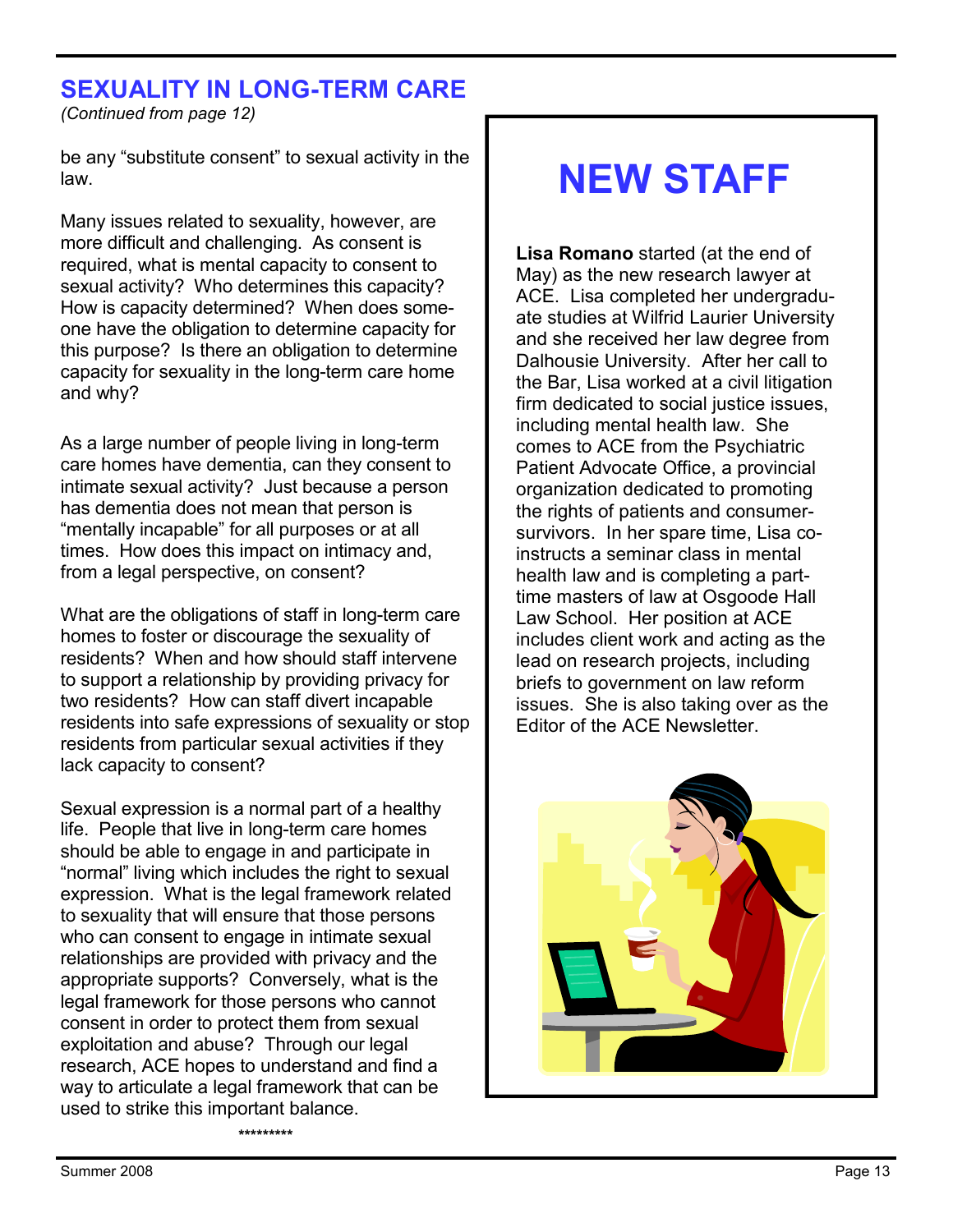## **NEWS ANNOUNCEMENTS**

## **Ontario has a New Minister of Health**



On June 20, 2008, David Caplan became the new Minister of Health and Long-Term Care. He replaced George Smitherman, who is now the Minister of Energy and Infrastructure.

First elected to the provincial legislature in 1997, Minister Caplan served as the Minister of Public Infrastructure Renewal for the past five years. In this previous position, Minister Caplan had oversight over organizations such as the Ontario Realty Corporation, the Liquor Control Board of Ontario and the Ontario Lottery and Gaming Corporation.

Minister Caplan will oversee of the largest budgets in the country (approximately \$40 billion dollars this year) which accounts for almost half of every dollar the province spends on programs.

#### **\*\*\*\*\*\*\*\*\*\***

## **Ombudsman to Review Monitoring of Long-Term Care Facilities**

Ontario Ombudsman André Marin announced on July 16, 2008 that he will conduct a systemic investigation into the province's monitoring of long-term care home and its effectiveness in ensuring that nursing homes meet government standards.

The Ombudsman's Office reports that it has received numerous complaints about long-term care. "Clearly, there are unhappy people throughout the system – residents, their families and staff complain about conditions in long-term care homes, but there are also operators who say the standards are too bureaucratic," the Ombudsman said. "If the monitoring system isn't working, an independent investigation is the best way to get to the root of the problem and find solutions."

As the Ombudsman does not have jurisdiction over long-term care homes themselves, the investigation will focus on the Ministry of Health and Long-Term Care's monitoring of long-term care homes. The investigation is expected to take about six months.

Members of the public are invited to come forward to the Ombudsman's office with their experiences with long-term care and/or the province's monitoring system.

Complaints can be filed by calling 1-800- 263-1830, or online at the Ombudsman's website, www.ombudsman.on.ca, as well as by mail or fax. The Ombudsman's investigations are impartial and independent of government or any long-term care authority.

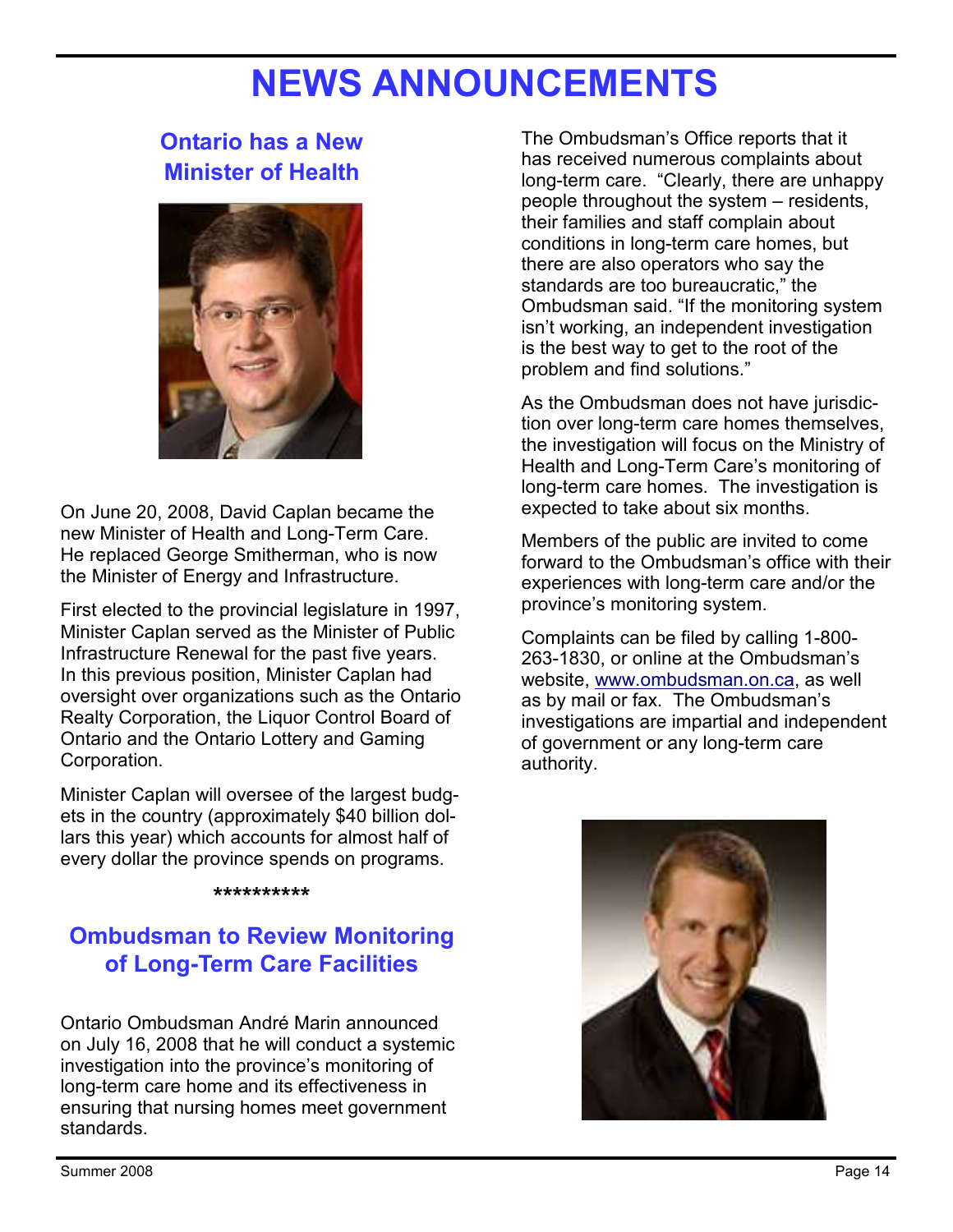## **HOSPITAL ASSESSMENTS** *(Continued from page 1)*

**1. The long-term care home wants to send my father to hospital on a "Form 1" because he assaulted another resident. He is incapable of making treatment decisions and I am his substitute decision-maker. Can I stop the home?**

No. A Form 1 is an application made by a physician for a 72 hour psychiatric assessment of your father. It does not require either your father's consent or your consent, as his substitute decision-maker.

The Form 1 authorizes anyone to transport the person to a psychiatric facility within seven days of the Form being signed by the physician. The physician has to personally examine the patient and determine that they meet the requirements under section 15 of the *Mental Health Act*. Once the person is taken to the psychiatric facility, the hospital may detain the person for up to 72 hours. The person must be advised in writing that they have the right to retain and instruct a lawyer; however, there is no right to a hearing before the Consent and Capacity Board.

It is very difficult to interfere with a Form 1 given the short time-frame involved. However, if there is no basis for the Form 1, the hospital emergency room physician will often return the person to the home immediately after examination.

An improperly completed Form 1 can also be the basis for a complaint to the College of Physicians and Surgeons of Ontario, a prosecution under the *Mental Health Act* or an action for wrongful imprisonment if, for example, the physician who signed the document did not personally examine the person or they lied on the Form 1.

It is also possible to bring an application for *habeus corpus* to have a person released from the hospital immediately; however, given the short notice frame of the detention under the Form 1, this rarely occurs.

At the end of the 72 hours, one of the following **must** occur: (1) the person must be released from the hospital if they do not require treatment; (2) the person shall be admitted as an informal or voluntary patient; or (3) the person shall be admitted as an involuntary patient (Form 3).

If the person stays in hospital, they are considered to be a psychiatric patient and they have all of the rights of a psychiatric patient. The person must be given rights advice by a rights adviser if they are involuntarily detained, found incapable for treatment of a mental disorder or found incapable of making property decisions. As well, if the person is discharged from the long-term care home and the hospital deems them to be "alternative level of care" or "ALC," the hospital cannot charge the chronic care copayment since this is not authorized under the *Health Insurance Act*.

#### **2. Can the long-term care home refuse to allow my father to return to the long-term care home if he goes to hospital under the**  *Mental Health Act***?**

No. The long-term care home cannot refuse to allow your father to return to the home simply because he was sent to the hospital pursuant to the *Mental Health Act*.

#### **3. If my father is sent to hospital by the long-term care home, when can the home discharge him?**

The *Nursing Homes Act* is very strict with respect to when a person can be discharged from a long-term care home. Those requirements are as follows:

*(Continued on page 16)*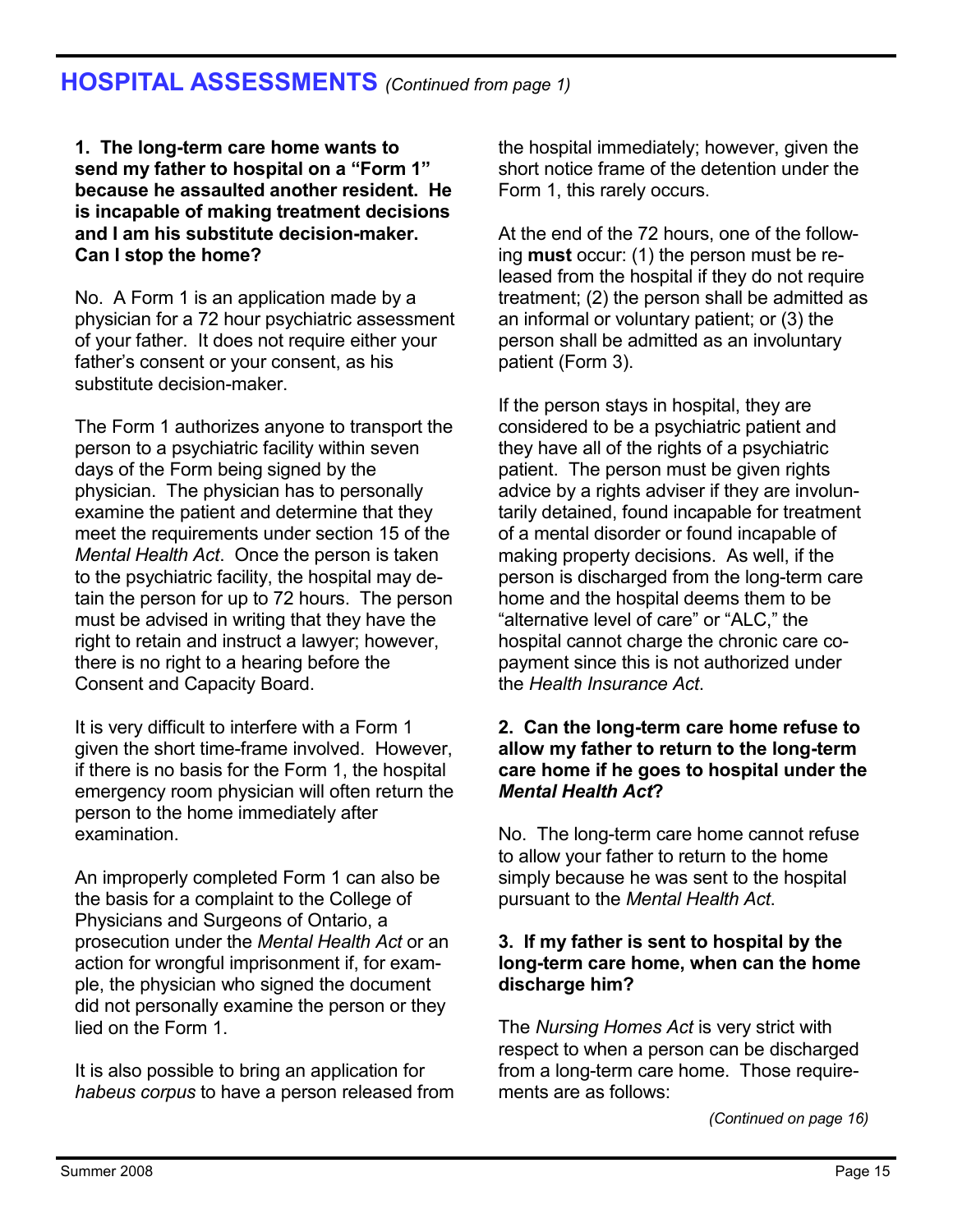## **HOSPITAL ASSESSMENTS** *(Continued from page 15)*

- (i) The home **shall** discharge the resident if they exceed legislated absence periods as set out in the regulations (see Question #5 below).
- (ii) The home **may** discharge the resident if: (a) the home cannot provide a sufficiently secure environment to ensure the safety of the resident or the safety of persons who come into contact with the resident, **and** (b) other arrangements are made to provide the accommodation, care and secure environment required by the resident.
- (iii) The home **shall** discharge a resident from a long-term care home if the resident dies.
- (iv) A home **may** discharge a short-stay resident at the end of the period for which the resident was admitted to the home. (emphasis added)

Unless your father meets one of the legal criteria for discharge, the home cannot discharge him. If they try to do so unlawfully, you should immediately contact the compliance advisor at the Ministry of Health and Long-Term Care who is responsible for that home. If they are not helpful, seek legal advice.

#### **4. How long can my father stay in hospital before he must be discharged from the longterm care home?**

The home **must** discharge your father if he is in hospital longer than 21 days for a medical absence or 45 days for a psychiatric absence.

This period of time can be extended by 30 days for a medical absence and 15 days for a psychiatric absence if you are willing to pay an additional bed-holding fee. This fee is currently set at \$53 per day and it must be paid on top of the regular accommodation rate you are already paying. The agreement to pay this fee must be in writing.

There is no maximum or cumulative annual time that your father may be absent from a home for either a medical or psychiatric absence. The "clock" starts again if he returns to the home.

Different rules would apply if your dad were a

short stay resident, for example, in respite care. These rules are beyond the scope of this article.

#### **5. I have consented to my father going to hospital for a 45 day psycho-geriatric assessment. If he is not ready to return at the end of that time, can they refuse his readmission?**

If your father does not return to the home at the end of the 45 days and you have not agreed to pay the bed-holding fee, then the home **must** discharge him. However, if he wishes to return to the long-term care home to maintain his bed, the home cannot refuse him.

Most hospitals which perform psycho-geriatric assessments require the referring facility to sign an agreement that they will accept the person back at the end of the 45 days. If they renege on that agreement, the hospital would be less likely to accept future referrals from that facility. Therefore, homes will generally, albeit sometimes reluctantly, accept the return of residents after the 45 day period, although they may attempt to either have the person readmitted for another 45 days or send them to hospital under the *Mental Health Act* if they consider them to be a "difficult patient."

#### **6. The home has told me that they cannot care for my father any more. Can they discharge him?**

The only way that the home can discharge your father is if they are unable to provide him with a sufficiently secure environment to ensure his safety or the safety of those who come into contact with him.

The interdisciplinary team at the home will normally make this decision before bringing the matter to the appropriate managing body. If your father was absent from the home, the decision will be made by his physician or attending registered nurse (extended class).

*(Continued on page 17)*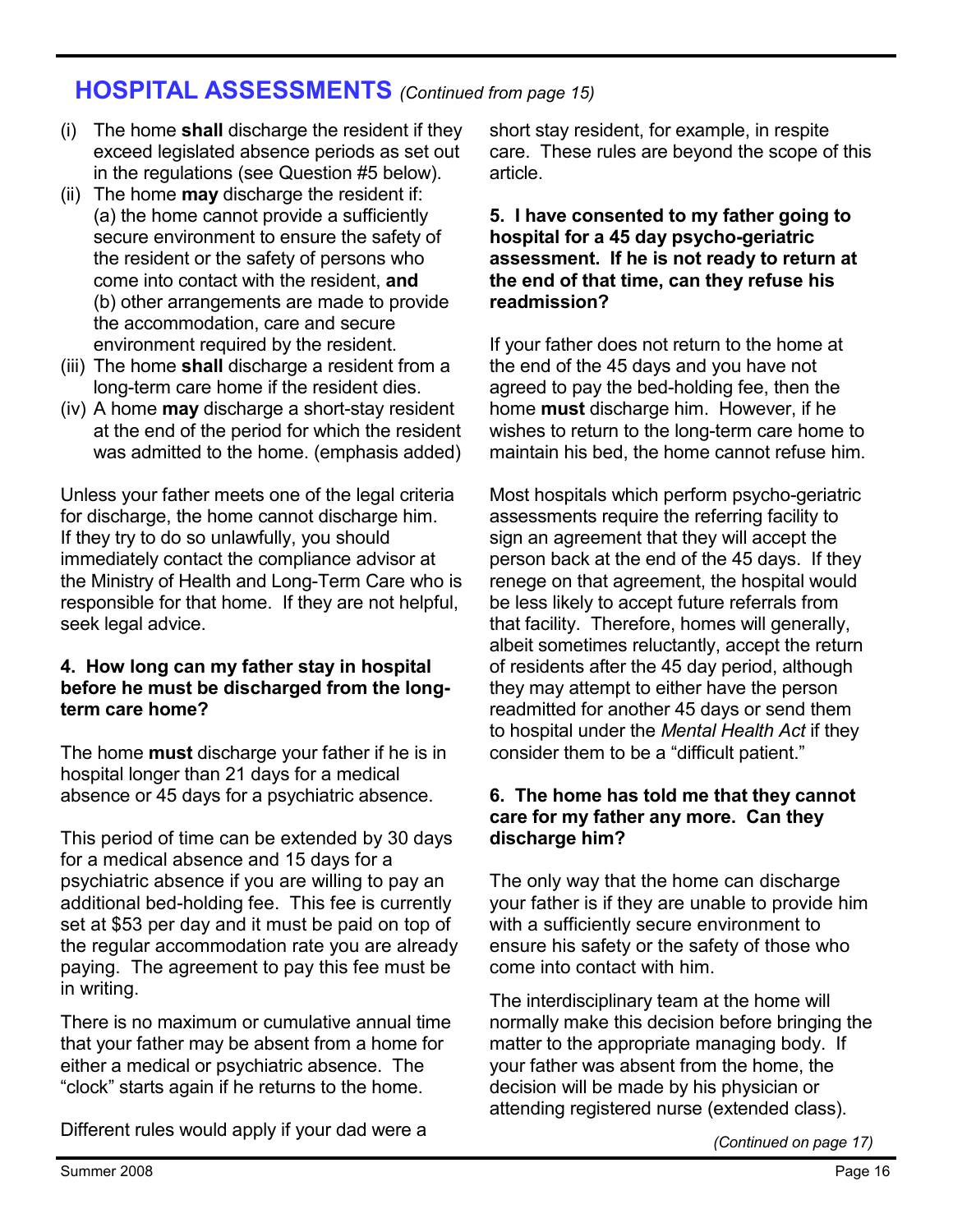### **HOSPITAL ASSESSMENTS** *(Continued from page 16)*

The home must notify you of their decision as soon as possible. They must also assist you in identifying appropriate alternative accommodation and to plan for and assist you with your father's discharge.

#### **7. I disagree with the long-term care home and believe they can care safely for my father. He is incapable with respect to admission to a care home and I am his substitute decision-maker. Can the home discharge him without my consent?**

If this is the only criteria for his discharge, we do not believe that they can discharge your father without your consent. This is because the discharge must be an appropriate alternative accommodation. Appropriate alternative accommodation would always require consent for the admission. An emergency room or hospital bed is not considered "accommodation."

If the long-term care home is suggesting your father should go to another long-term care facility, you would have to apply for admission through the Community Care Access Centre, which would require your consent. Admission to a complex continuing care facility (chronic care) is done directly through the hospital, but also requires your consent.

Sometimes the home will claim that the Ministry of Health and Long-Term Care has authorized them to discharge a resident or refuse readmission after the person has been sent to hospital. We do not believe that the Ministry has such authority. If a discharge or refusal to readmit is threatened or it happens, we suggest you obtain legal advice.

**8. My father is in hospital due to severe bedsores which I believe were caused by poor care at the home. Can we discharge him from the home while in hospital and reapply for a new home from hospital?**

Yes. You are entitled to advise the home that he is not returning. However, you should be very careful in doing this. Due to a severe bed shortage, it may take a long time for your father to be admitted to a long-term care home of your choice. Hospitals do not want to get "stuck" with patients who are awaiting placement and may attempt to enforce discharge or other hospital policies in this regard. (For a discussion about hospital discharge policies generally, see "Seniors are Not Bed Blockers" by Judith Wahl, *ACE Newsletter,* Spring 2004, Vol. 3, No. 9 at page 7, available at www.acelaw.ca)

You need to have a concrete reason for your decision to discharge your father and to be able to support your reasoning with evidence. Be sure to advise the appropriate hospital personnel of the reasons for the discharge. Also, you should immediately contact the Community Care Access Centre associated with the hospital to apply for admission to another home and to explain why your father cannot return to the originating long-term care home.

**9. I am being asked to sign a "level of care" form on behalf of my incapable father. One of the issues is whether or not I would want my father to be hospitalized if he becomes ill. I don't know whether to sign the form or not.** 

"Level of care" forms are a type of advance directive. Substitute decision-makers cannot legally sign such a document. While capable residents can sign them, we do not advise them to do so and recommend that they obtain legal advice as these documents can be misinterpreted and misused.

For a complete discussion on advance care planning, please see "Advance Care Planning" by Judith Wahl, *ACE Newsletter*, Spring 2001, Vol. 3, No. 3 at page 4, available at www.acelaw.ca.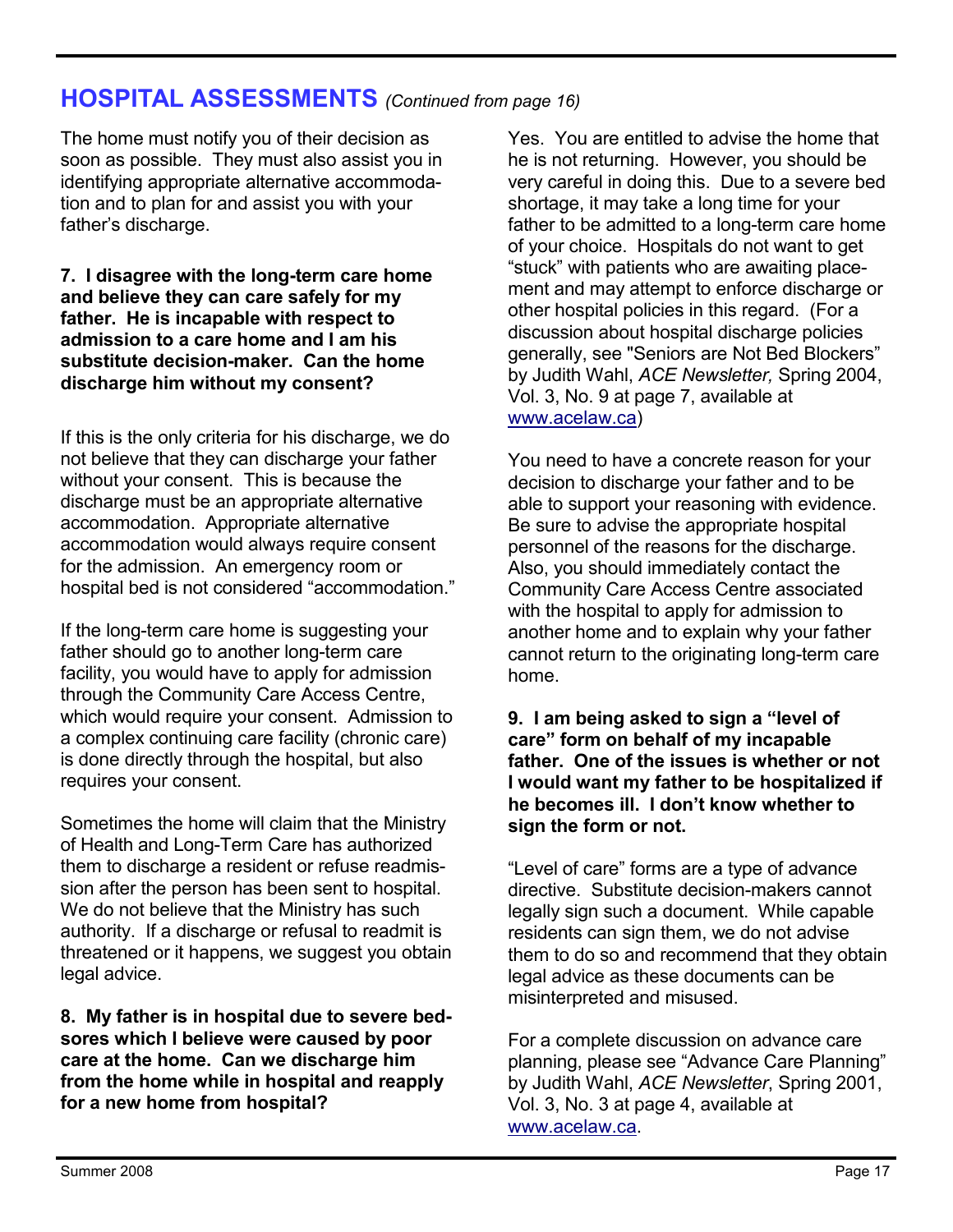# **FREE FOR THE ASKING**

**CLEO** (**Community Legal Education Ontario**) is a community legal clinic funded by Legal Aid Ontario. CLEO produces and distributes legal information to the public, most of which are free. These publications are written in clear, concise language. CLEO distributes brochures on many topics, including the following:

- *Elder Abuse: The Hidden Crime;*
- *Power of Attorney for Personal Care;*
- *Home Care Bill of Rights;*
- *Continuing Power of Attorney for Property; and*
- *Every Resident: Bill of Rights for People who Live in Ontario Long-Term Care Homes.*



A copy of CLEO's current order form can be found at www.cleo.on.ca or by calling 416-408-4420, extension 33.

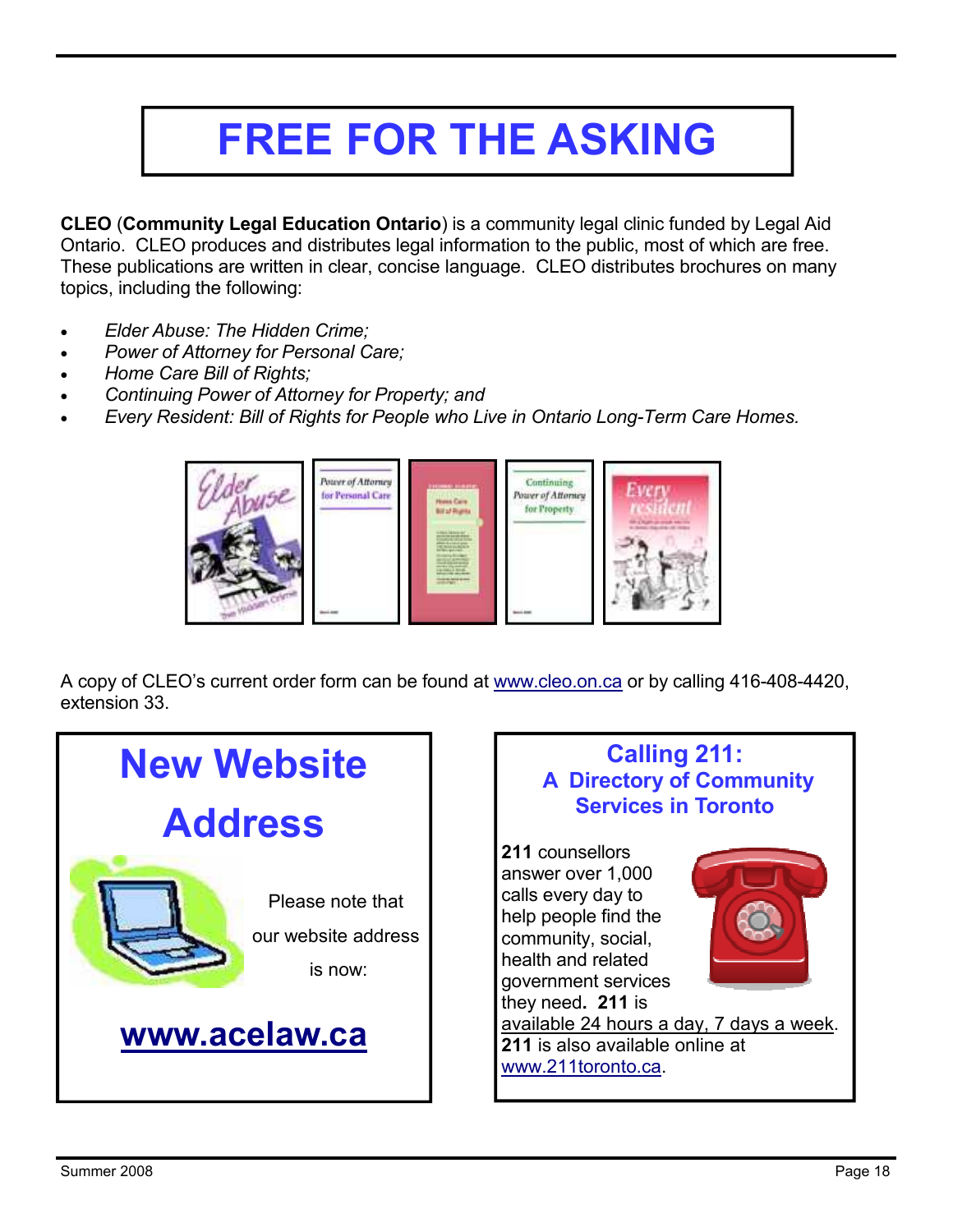## **APPLICATION FOR MEMBERSHIP**

**Advocacy Centre for the Elderly\*** 

2 Carlton Street, Suite 701, Toronto, Ontario M5B 1J3 *Please feel free to photocopy this page and send it to ACE to become a member!* 

| NAME: NAME<br>(Individual/Corporate)                                                                                                                                                                                          | <b>Please Print</b> |  |
|-------------------------------------------------------------------------------------------------------------------------------------------------------------------------------------------------------------------------------|---------------------|--|
|                                                                                                                                                                                                                               |                     |  |
|                                                                                                                                                                                                                               |                     |  |
|                                                                                                                                                                                                                               |                     |  |
| TELEPHONE: (Home) ___________________________________(Business) _________________                                                                                                                                             |                     |  |
| EMAIL ADDRESS: University of the Second Second Second Second Second Second Second Second Second Second Second Second Second Second Second Second Second Second Second Second Second Second Second Second Second Second Second |                     |  |
| (complete email address if you would like your newsletter via email instead of regular mail)                                                                                                                                  |                     |  |
| <b>MEMBERSHIP FEE:</b>                                                                                                                                                                                                        |                     |  |
| (a) Individual                                                                                                                                                                                                                | \$10.00 Enclosed    |  |
| (b) Corporate (agency, group)                                                                                                                                                                                                 | \$25.00 Enclosed    |  |
| In addition to my membership fee, a donation of \$                                                                                                                                                                            |                     |  |
| Signature                                                                                                                                                                                                                     |                     |  |

**Your membership is important.** If the fee presents financial difficulties, please feel free to join anyway.

**Committee Membership**: I am interested in seniors' issues and would consider membership on an ACE Committee. The set of the Second Second Second Second Second Second Second Second Second Second Second Second Second Second Second Second Second Second Second Second Second Second Second Second Second Second Second Sec

#### **Membership Expiry Date: Annual General Meeting, Fall 2009.**

By-Law No.1, 14.9 states: No owner or management official of a long term care facility, or employee of any organization representing long term care facilities shall be eligible to be elected to the Board of Directors of the Advocacy Centre for the Elderly.

- \* Holly Street Advocacy Centre for the Elderly Inc.
- \*\* A tax receipt will be issued for donations *over* \$10.00.